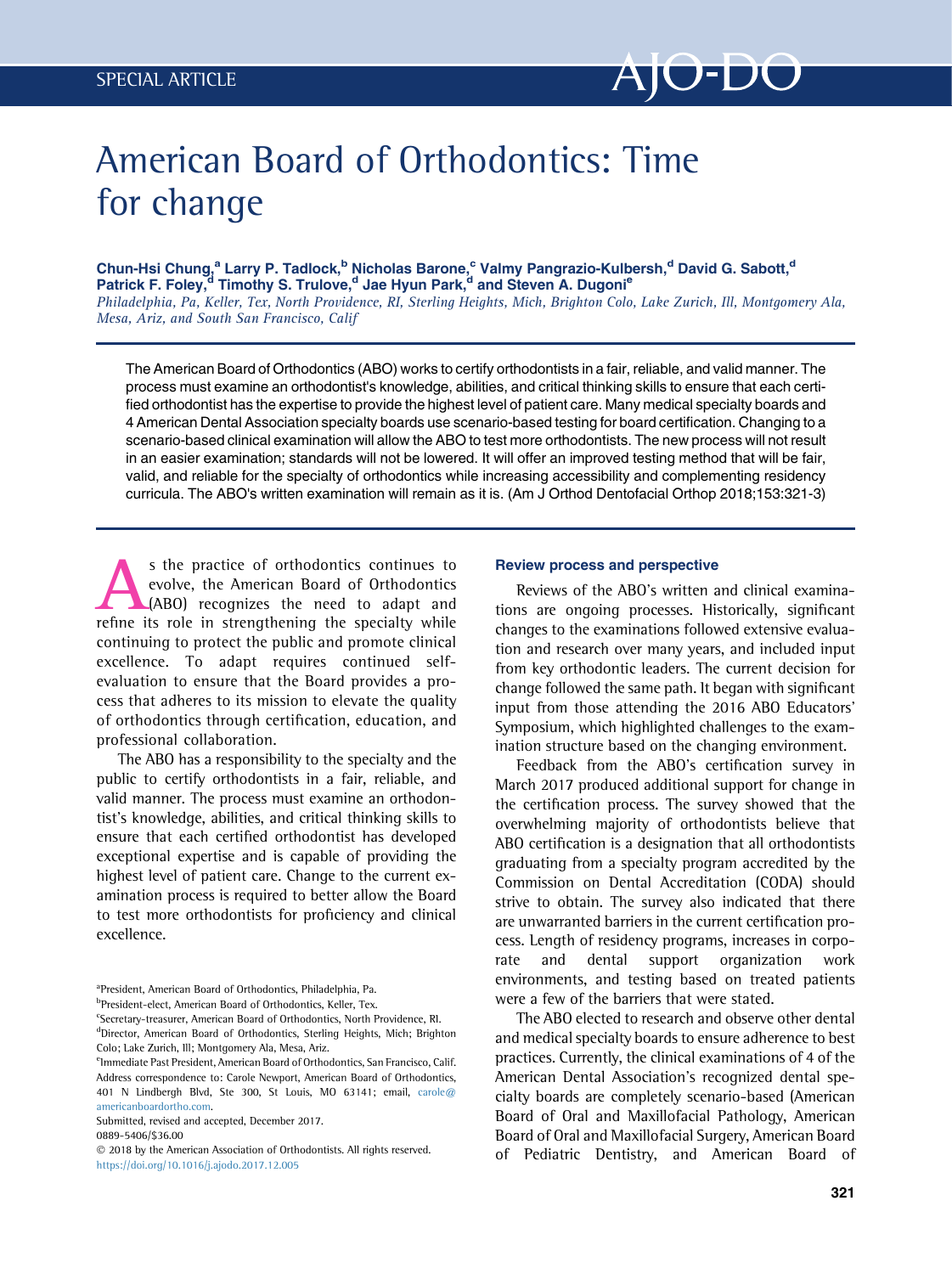Periodontology). Also, the orthodontics oral examination of the Royal College of Dentists of Canada is entirely scenario-based. The majority of the American Board of Medical Specialties' member boards also offer scenario-based certification examinations.

The Board's extensive evaluations, combined with research of best practices, support the decision that a new design is needed to give an examination that is fair, valid, and reliable, while increasing accessibility. To facilitate the development of a new examination design, the ABO contracted with Castle Worldwide (Castle), a certification and licensure testing company with 30 years of experience in the science of psychometrics and training development. Castle facilitated a practice-analysis study, which began by defining the core proficiencies required of a successful orthodontist. The ABO and its consultants used the CODA Curriculum Standards and the American Association of Orthodontists (AAO) Clinical Practice Guidelines for Orthodontics and Dentofacial Orthopedics as the foundations in defining key skills and abilities. $1,2$ 

The practice analysis provided the primary basis for defining the content domains or categories, as well as the proficiencies, that should be covered by the ABO Clinical Examination. These domains and proficiencies were then validated in August 2017 by key stakeholders with a survey of board-certified orthodontists, members of the AAO, residents, and educators. Once these were validated, Castle made recommendations for the best methods and best practices that could be used to evaluate each identified core proficiency. This exhaustive study resulted in the recommendation to move toward a scenario-based clinical examination.

During the most recent ABO Educators' Symposium (November 2017), over half (54%) of the survey respondents supported an immediate change to a scenario-based examination. Only 10% did not support a complete scenario examination. The remainder supported a slow transition to a scenario-based examination or a combination of cases and scenarios. This finding provided further impetus for the ABO to implement a change to a scenario-based examination.

The ABO believes that in today's climate a shift is needed to develop an examination that facilitates participation by all, while creating a measure of proficiency and expertise that most specialists should aspire to attain. The change to a scenario-based clinical examination structure is significant; the Board must look to current board-certified orthodontists for their support as it transitions to this new format. The new process will not result in an easier examination. Standards will not be lowered. The new process offers an improved testing method that will be fair, valid, and reliable for the

specialty of orthodontics while increasing accessibility and complementing residency curricula.

## The change

The Clinical Examination design will vary significantly from the current version because patient cases will no longer be a requirement. The new oral scenario-based examination will be composed of 4 domains:

| Data gathering and diagnosis              | 2.50 <sub>0</sub> |
|-------------------------------------------|-------------------|
| Treatment objectives and planning         | 2.50 <sub>0</sub> |
| Treatment implementation and management   | 2.5%              |
| Critical analysis and outcomes assessment | 2.50 <sub>0</sub> |

The tools previously created by the ABO to assess case outcomes will be used within the scenario-based examination process. They include the discrepancy index, cast radiograph evaluation, case management form, and cephalometric superimposition technique and interpretation. As an example, an examinee may be asked to demonstrate his or her ability to critically assess a case presented by the board. The ABO will also continue to encourage educators to use these tools in their programs for residents' self-evaluation and outcomes assessment.

Many examinees have reported that the opportunity for self-reflection and assessment is an important benefit associated with board certification. The actual process of evaluating cases, which will ultimately improve the clinical skills of an orthodontist, will continue to be crucial in preparation for the scenariobased examination.

The ABO Written Examination will remain as it is with a format of multiple-choice questions on biomedical sciences, clinical sciences, and orthodontics. Examinees will remain eligible to take the written examination once they have completed at least 18 months of a CODA-accredited orthodontic program. Orthodontists will be eligible to take the Clinical Examination immediately after completion of a CODA-accredited program as long as they have also successfully passed the Written Examination.

Certification Renewal is a critical component of the certification process because it requires a commitment to lifelong learning, and it ensures continued clinical proficiency, improvement, and self-evaluation by the orthodontist. The current certification renewal format will remain and includes 2 pathway options to complete the necessary requirements.

The directors of the ABO ask for the support of the community of orthodontists as we face new challenges for our specialty and the patients we serve. The new